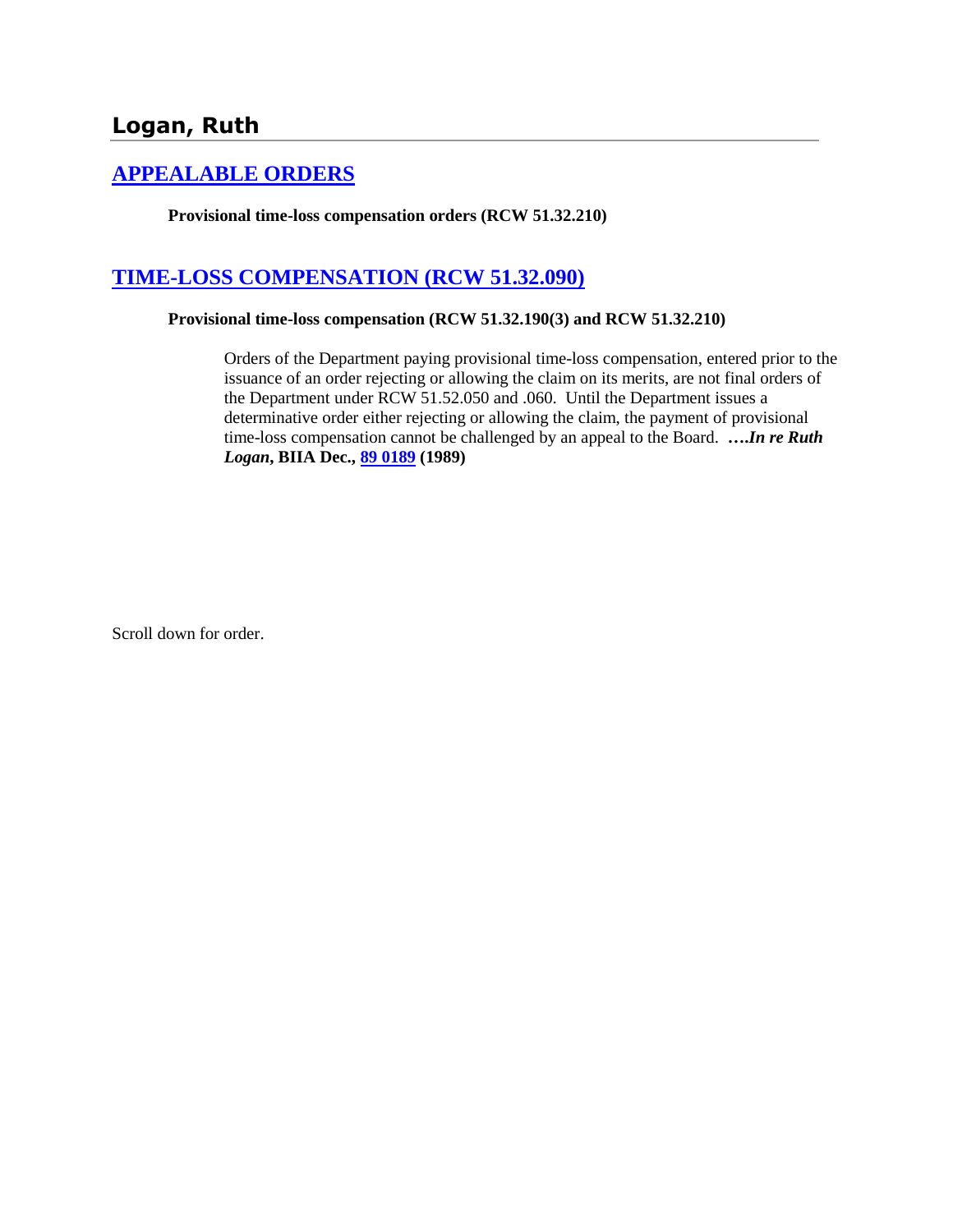## **BEFORE THE BOARD OF INDUSTRIAL INSURANCE APPEALS STATE OF WASHINGTON**

**)**

**IN RE: RUTH B. LOGAN ) DOCKET NOS. 89 0189 & 89 0190**

## **CLAIM NO. K-272572 ) ORDER DENYING APPEAL**

These appeals were filed by the employer, on January 13, 1989, from two orders of the Department of Labor and Industries dated November 30, 1988. The appeal which we have assigned Docket No. 89 0189 is from an order paying provisional time-loss compensation for the period September 14, 1987 through June 30, 1988. The appeal which we have assigned Docket No. 89 0190 is from an order paying provisional time-loss compensation for the period July 1, 1988 through November 30, 1988. Both orders recite that the claim has not been allowed and that the provisional time-loss compensation is paid to comply with the Industrial Insurance Act pending receipt of additional information necessary to make a determination to allow or reject the claim. Both orders state they are "interlocutory" orders, and that a determinative order will be issued at a later date. Neither order contains the language, required of final orders by RCW 51.52.050, that the order will become final unless a request for reconsideration or appeal is filed within sixty days from the date the order is communicated to the parties. In its notices of appeal the employer contends that the orders are incorrect for the reasons that (1) the claimant was not within the coverage of the Industrial Insurance Act, (2) the claimant was not injured, but if she did suffer an injury, the injury was not disabling, and (3) the claimant is either employed or employable.

From a review of the Department record in this matter it appears that this claim was initially rejected by the Department by an order dated September 21, 1987. The sole basis for rejection of the claim was that the claimant was employed as a domestic servant in a private home by an employer with less than two employees regularly employed forty or more hours per week, and that no provision had been made for elective coverage. See RCW 51.12.020(1). Following a protest by the claimant the Department issued an order dated October 16, 1987 which adhered to the provisions of the order dated September 21, 1987. On December 8, 1987 the claimant filed an appeal with the Department which was thereafter sent to the Board and assigned Docket No. 88 0278.

On June 14, 1988 a Proposed Decision and Order was entered which found the claimant was included within the mandatory coverage of the Act, and directed the Department to allow the claim. Thereafter, a Petition for Review was filed by the employer. We granted the Petition for Review and on September 8, 1988 issued our Decision and Order. We agreed with our Industrial Appeals Judge that the claimant was not excluded from the mandatory coverage of the Act by virtue of RCW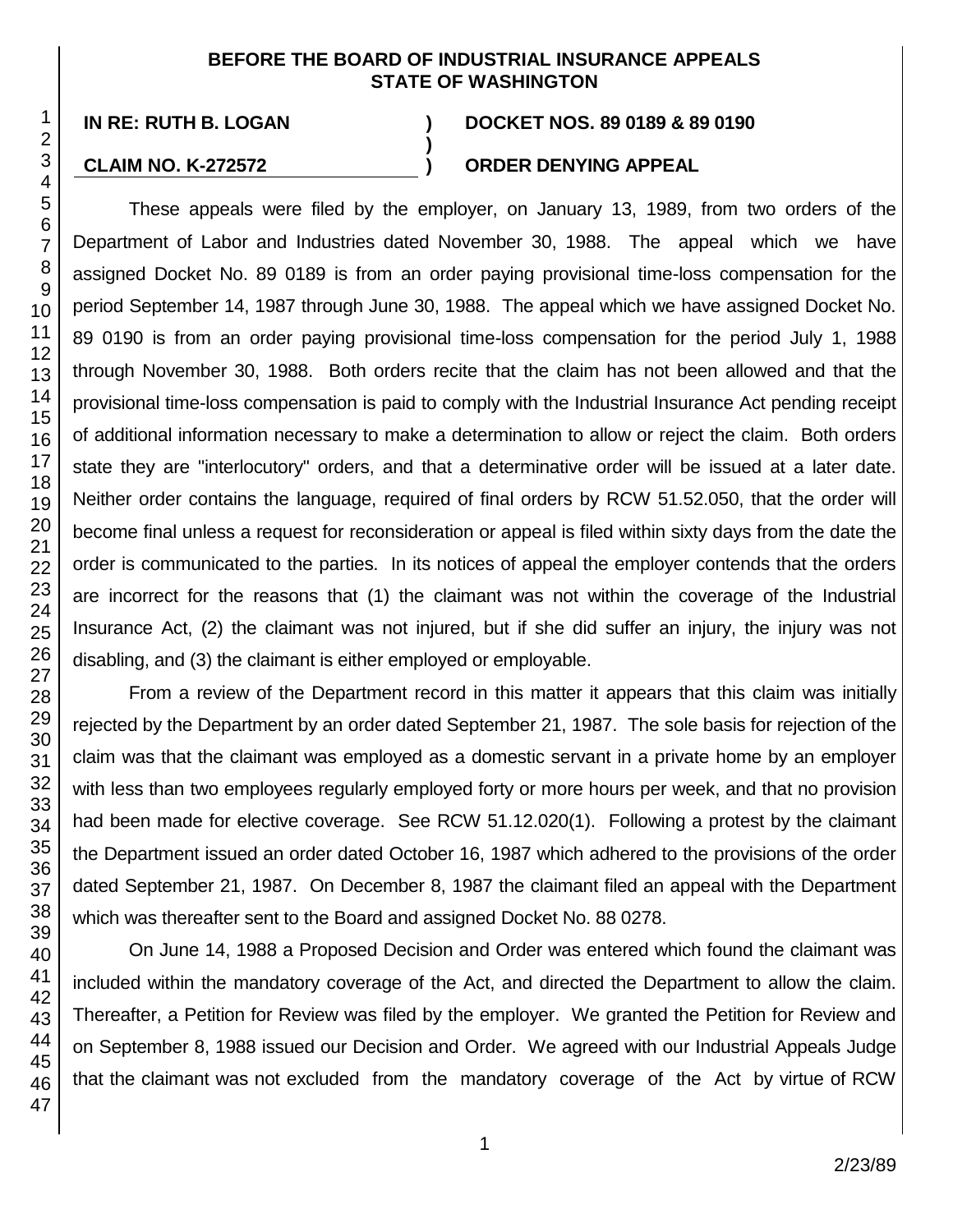51.12.020(1). However, we concluded that it was inappropriate, under the circumstances, to direct the Department to allow the claim, since the Department had not passed on any issue other than whether the claimant was a worker covered by the Act. We directed the Department to issue an order determining that the claimant was a mandatorily covered worker under RCW 51.12.010. We also directed that, after a full and complete investigation, the Department should issue a further order adjudicating the question of whether the claimant sustained an industrial injury during the course of employment with Mae Cochran. On October 4, 1988 the employer filed an appeal from our Decision and Order in Thurston County Superior Court (Cause No. 88-2-02247-7). There is no indication from the Department's record that the Superior Court has entered an order staying implementation of our order of September 8, 1988.

Our authority to hear an appeal from a determination made by the Department is specified in RCW 51.52.050 and 060. That authority extends to an appeal of any "order, decision or award" of the Department. An implicit limitation on our authority to hear an appeal is that any such "order, decision or award" must be a final decision of the Department. This is not to say that we will decline to hear an appeal from a final decision of the Department which the Department chooses to characterize as an "interlocutory" decision or which does not contain a recitation of the parties' appeal rights as set forth in RCW 51.52.050. On the other hand, where the finality of a determination concerning issues addressed by a Department order is contingent upon further investigation or further determinations, we cannot take jurisdiction to review what is truly only an "interlocutory" or preliminary determination.

In particular, we note that the "interlocutory" orders of November 30, 1988, were issued under the specific statutory authority of RCW 51.32.210. That statute reads as follows:

> **RCW 51.32.210 Claims of injured workers to be acted upon promptly--Payment--Acceptance--Effect.** Claims of injured workers of employers who have secured the payment of compensation by insuring with the department shall be promptly acted upon by the department. Where temporary disability compensation is payable, the first payment thereof shall be mailed within fourteen days after receipt of the claim at the department's offices in Olympia and shall continue at regular semimonthly intervals. The payment of this or any other benefits under this title, prior to the entry of an order by the department in accordance with RCW 51.52.050 as now or hereafter amended, shall be not considered a binding determination of the obligations of the department under this title. The acceptance of compensation by the worker or his or her beneficiaries prior to such order shall likewise not be considered a binding determination of their rights under this title.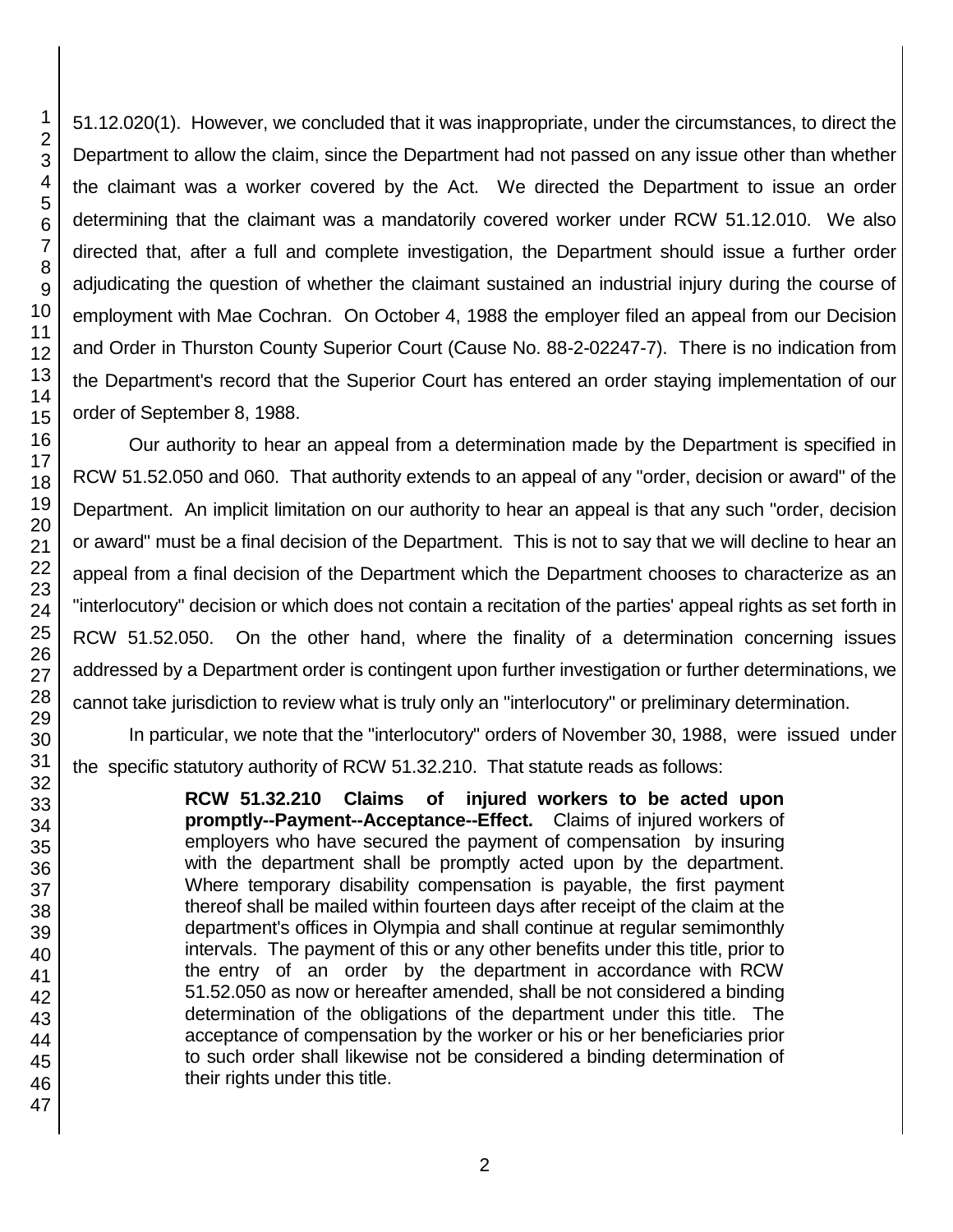By characterizing provisional time-loss compensation orders as payments made "prior to the entry of an order by the department in accordance with RCW 51.52.050," the Legislature excluded such orders from the types of Department decisions which can be appealed to the Board pursuant to RCW 51.52.050 and .060. Payment of provisional time- loss compensation is nothing more than a preliminary, tentative, non- binding determination that the claimant was temporarily totally disabled, from whatever cause, and for the specified periods. Only after the Department makes its final determination can the question of whether Ms. Logan was in fact temporarily totally disabled from September 14, 1987 through November 30, 1988 be addressed in an appeal to this Board.

The correctness of this approach is apparent. If the Department ultimately rejects the claim, provisional time-loss compensation can be recouped pursuant to RCW 51.32.240(2) and the employer's current appeals would likely be rendered moot. On the other hand, if the Department eventually allows the claim, then the issues of claim allowance and whether Ms. Logan was in fact temporarily totally disabled from September 14, 1987 through November 30, 1988 would become ripe for resolution. Until then, the authority to make the initial, tentative determination with respect to whether the claimant is temporarily totally disabled, from whatever cause, rests with the Department.

Thus the employer's appeals from the "interlocutory" orders of November 30, 1988 are premature. Since the Department has not as yet decided whether the claim should be allowed on the merits, no appeal lies to this Board from orders directing payment of provisional time- loss compensation pursuant to RCW 51.32.210.

We would note that both of the November 30, 1988 interlocutory orders advise the parties to contact the Department if they have any question regarding those orders. If the employer has information indicating that the claimant was "employed or employable" from September 14, 1987 through November 30, 1988 as alleged in the notice of appeal, then that information should be presented to the Department. Obviously provisional time-loss compensation should not be paid if the claimant was actually employed and not suffering from a compensable loss of earning power or, alternatively, if appropriate certification has not been provided pursuant to WAC 296-20-01002. However, in light of the language of RCW 51.32.210 we believe orders paying provisional time-loss compensation, entered by the Department prior to the issuance of an order rejecting or allowing the claim on its merits, were not intended by the Legislature to be final orders of the Department appealable to the Board under RCW 51.52.050 and .060.